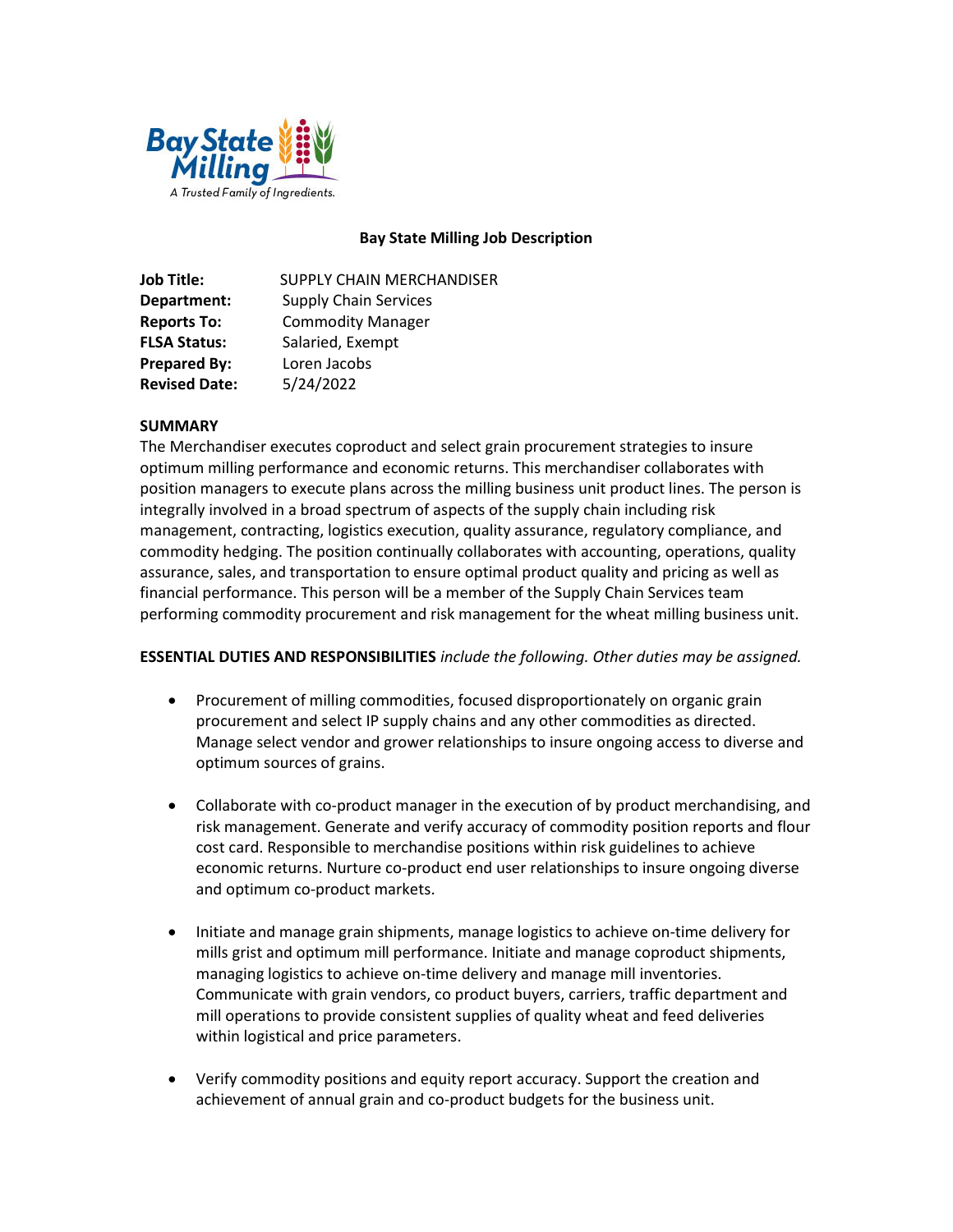- Identify and communicate market trends based on observation of regional, national, and global markets. Provide market analysis for management, flour customers, finance, and sales teams. Assist sales in developing cash and futures strategies for flour customers.
- In cooperation with other members of the Supply Chain Services team execute hedging strategies based on market conditions, grain ownership and flour sales utilizing organized futures markets in Minneapolis, Kansas City, and Chicago as well as OTC agreements as required.
- Execute responsibilities to maintain highest practical standards in compliance with feed and food security regulations by partnering with Quality Assurance and Operations teams.
- Team internally and externally consistent with the Bay State Milling organizational health and matrix management model. Collaborate with senior trading staff, peers, and fellow employees in the areas of cultivating excellence, accounting and control, operations, transportation and logistics, procurement, sales, co-product marketing, quality assurance and research and development in problem solving and day-to-day operations.

## ORGANIZATIONAL RELATIONSHIPS

Report directly to the Commodity Manager

QUALIFICATIONS to perform this job successfully, an individual must be able to perform each essential duty satisfactorily. The requirements listed below are representative of the knowledge, skill, and/or ability required. Reasonable accommodations may be made to enable individuals with disabilities to perform the essential functions.

# EDUCATION and EXPERIENCE

Bachelor of Arts or Science degree from an accredited college or university, or commensurate work experience. Five years of experience in commodity trading.

### LANGUAGE SKILLS

English fluency is essential. Must have strong verbal and written communication skills, with ability to respond to either common and sensitive inquiries or complaints from internal and external customers. High attention to detail and a keen eye for esthetics.

### MATHEMATICAL AND COMPUTER SKILLS

Competency in Spreadsheet and Word Processing software required (Microsoft Excel, Word and PowerPoint windows applications preferred). Must have familiarity with most types of modern office equipment including copiers, computers, phones, and fax machines. Ability to adopt emerging technologic tools and leverage internet resources a plus. Ability to work with basic mathematical concepts. Ability to apply concepts such as fractions, percentages, ratios, and proportions to practical situations is essential.